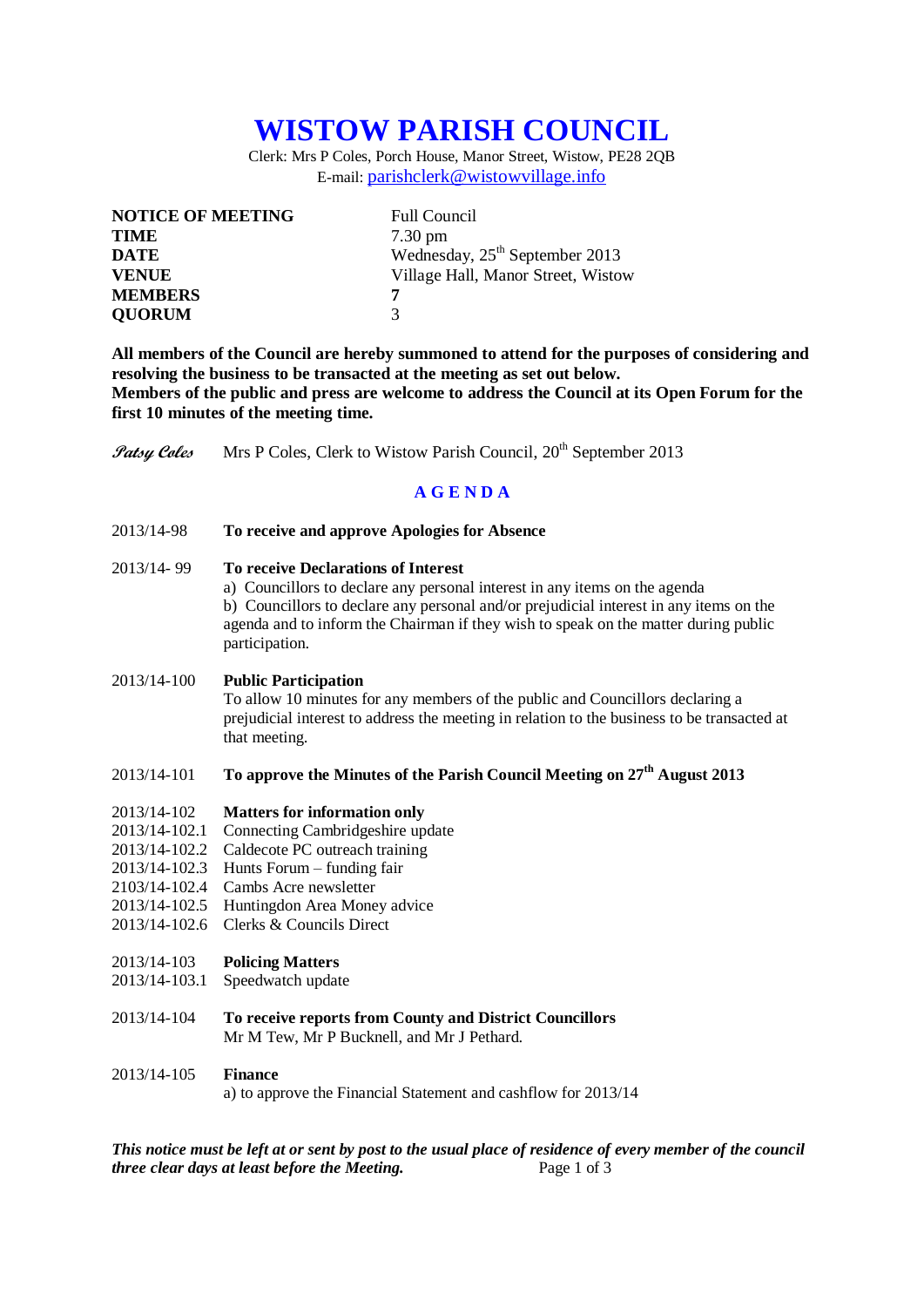Page 2

b) to approve payment of outstanding amounts :

| Quarterly salary payment          | £704.19                                                                                    |
|-----------------------------------|--------------------------------------------------------------------------------------------|
| PKF Littlejohn annual audit       | £120.00                                                                                    |
| Parrot Print, Wistow Warbler      | £ 45.00                                                                                    |
| Parrot Print, Parish Plan         | £118.00                                                                                    |
| Zen Internet, domain name renewal | £ 69.44                                                                                    |
|                                   | c) Income of £267.72 on $3^{rd}$ September, interest on Cambridge Building Society Account |

### 2013/14-106 **Correspondence**

- 2013/14-106.1 HDC Proposed savings update
- 2013/14-106.2 John Newell, re Conservative Party
- 2013/14-106.3 Brought forward from last meeting HDC forwarded email from Mr Scanlon Carling regarding ditch maintenance

### 2013/14-107 **To consider any Planning Applications received**

- 2013/14-107.1 1291274OUT Selective demolition and clearance of existing former defence buildings, environmental remediation and the carrying out of employment-led mixed use development comprising about 2 hectares of employment (Use Class Order B1 uses) (including the conversion and change of us of some buildings) and residential (not more than 160 dwellings) development, together with the provision of infrastructure and the laying out of ancillary open space. RAF Upwood Ramsey Road, Bury
- 2013/14-107.2 1301313FUL Extensions to side and alterations to roof, Beggars Roost, Parsonage Street, Wistow

### 2012/13-108 **Highway Warden's Report**

- 2013/14.108.1 Update on outstanding matters
- 2013/14.108.2 Clearance of ditches will be carried out this month and the contractors will trim the allotment hedge where required for £75 plus VAT as they are on site. They will also remove the tree stump in the playground.

### 2013/14-109 **Maintenance Issues**

- 2013/14-109.1 Playground path repairs, broken equipment
- 2013/14-109.2 Bus Shelter it was suggested that a ramp be installed as part of the refurbishment plans. A response from Highways has been received.
- 2013/14-109.3 A playground inspection has been instructed to be carried out as soon as possible
- 2013/14-109.4 Playground rota/risk assessment forms
- 2013/14-109.5 Trees on Oaklands Close

# 2013/14-110 **Insurance Renewal**

2013/14-110.1 Renewal paperwork has been received from Came & Co for the sum of £756.84

# 2013/14-111 **QEII Diamond Jubilee, Update on Dedication of Playground**

2013/14-111.1 The Dedication deed has been received, signed and forwarded to HDC

#### 2013/14 **-**112 **Allotment Rents**

- 2013/14-112.1 Invoices are due for allotment rents a 5% increase was notified last October.
- 2013/14-112.2 The Parish Council has made use of part of Mr Bowd's allotment how should this be reflected in his rent.

*This notice must be left at or sent by post to the usual place of residence of every member of the council three clear days at least before the Meeting.* Page 2 of 3